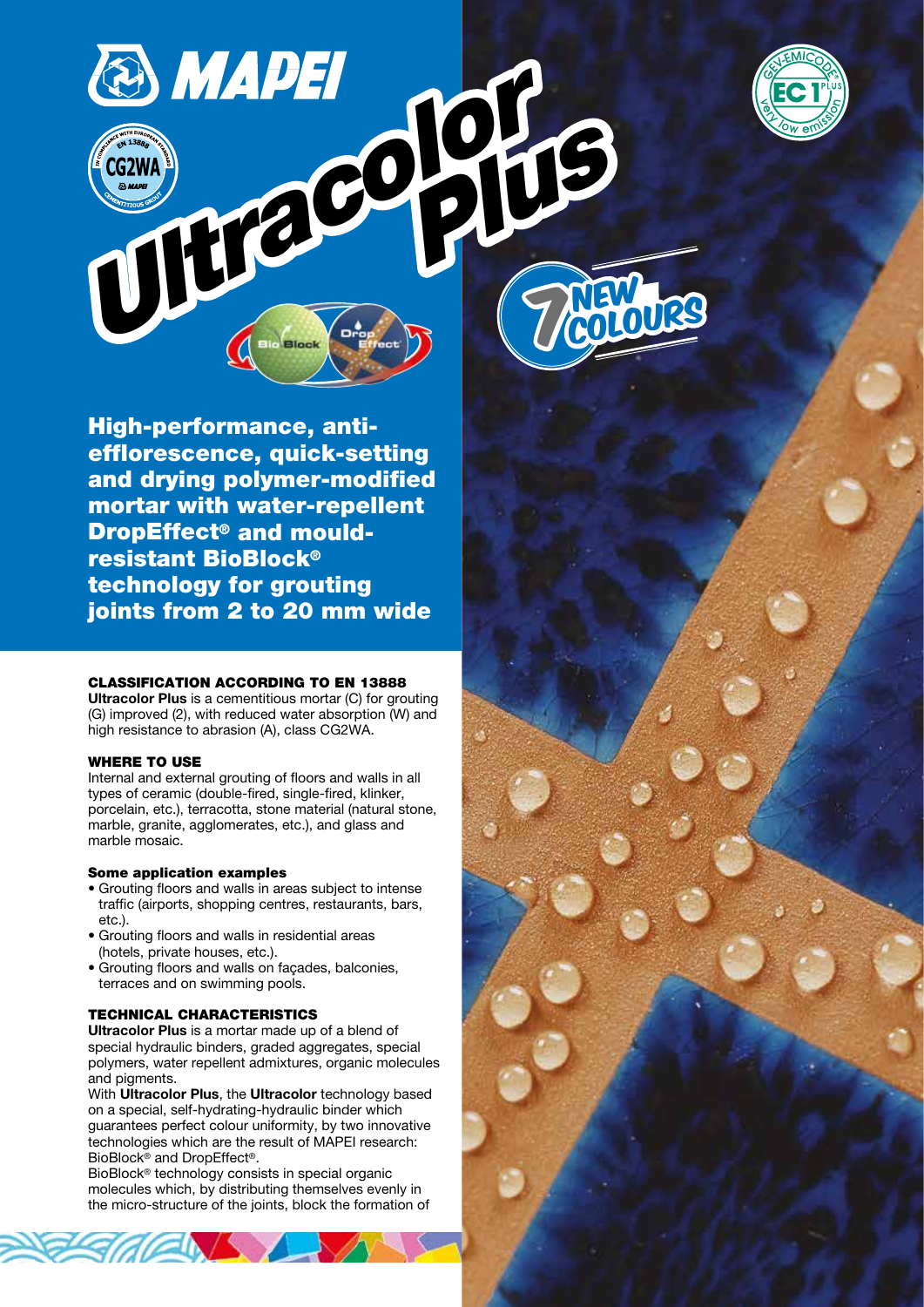



**Spreading** Ultracolor Plus on a wall with a rubber trowel



Cleaning the joints with Scotch-Brite® (when the product is partially set)



Cleaning and finishing the tile joints with a sponge

The DropEffect® technology, with a synergic effect, reduces the absorption of surface water

When it is mixed with water in the proportions recommended and correctly applied, Ultracolor Plus forms a grouting mortar with the following characteristics:

- water-repellent and droplet-effect:
- uniform colour and free of staining since **Ultracolor Plus** does not produce efflorescence. From an analysis carried out using an electronic microscope (SEM), note that, compared with a Portland cement-based binder in a normal cementitious grouting mortar, the special cements in **Ultracolor Plus** do not generate the calcium hydroxide (hydrolysis lime) crystals which cause efflorescence during the hydration process;
- colours resistant to ultra-violet rays and atmospheric agents;
- short waiting time before cleaning and easy finishing;
- ready for light foot traffic and for use after a short period of time;
- smooth, compact finished surface, with low water absorbency for easy cleaning;
- shrinkage compensated, therefore free from cracks;
- optimum resistance to abrasion, compression and flexural strength, even after freeze/thaw cycles, and therefore optimum durability;
- good resistance to acids with pH > 3.

### RECOMMENDATIONS

- Ultracolor Plus does not contain Portland cement and must not be mixed with gypsum or other hydraulic binders; never add water to the mix once it has started to set.
- Never mix **Ultracolor Plus** with salty or dirty water.
- Use the product at temperatures between  $+5^{\circ}$ C and  $+35^{\circ}$ C.
- Carry out grouting only on substrates which are sufficiently dry or have been waterproofed, to avoid a whitish film forming on the surface.
- In order to avoid an uneven colour finish, we do not recommend sprinkling Ultracolor powder onto the filled grout joints.
- When resistance to acids or, where extreme cleanliness or sterile conditions are required, use a suitable acid-resistant epoxy grout.
- Expansion and movement joints on walls and floors must never be filled with Ultracolor Plus. Use a suitable flexible sealant from the MAPEI range.
- The surface of certain tiles or stone material may have micro-porosity or a rough surface. We recommend carrying out a preliminary test to check how easy it is to clean the surface where necessary to apply a protective treatment to the surface, to ensure the grout does not penetrate into the surface porosity of the tiles.
- If an acid-based cleaner is used to clean the joint, we recommend testing the product befoehand to check the resistance of the colour. Always make sure that the

joints are thorougly rinsed down to avoid leaving traces of acid in the joints.

#### APPLICATION PROCEDURE Preparing the joints

Grouting may take place when the adhesive is completely set. Make sure that the waiting times indicated in the technical data sheets are followed.

The joints must be clean, free of dust and empty down to at least 2/3 of the thickness of the tiles. Any adhesive or mortar which has seeped into the joints while laying the tiles must be removed while still fresh. With very absorbent tiles, high temperatures or windy conditions, dampen the joints with clean water.

### Preparing the mix

While stirring, pour Ultracolor Plus into a clean, rust-free container containing 22-26% by weight of clean water. Mix the grout with a low-speed mixer to avoid air entrainment, until a smooth paste is obtained.

Let the mix stand for 2-3 minutes, and stir again briefly before use.

Use the mix within 20-25 minutes of its preparation.

### Applying the grout

Fill the joints with the **Ultracolor Plus** mix using a special MAPEI grout float or rubber squeegee, without leaving any gaps or steps. Remove any excess of Ultracolor Plus from the surface, by moving the float diagonally to the joints while the mix is still fresh.

### Finishing

When the mix loses its plasticity and becomes opaque, which usually takes place after 15-30 minutes, clean off the excess Ultracolor Plus with a hard, damp sponge (e.g. a MAPEI sponge), working in a diagonal direction to the joints. Rinse the sponge frequently, using two different containers of water: one to remove the excess mix from the sponge, and the other, containing clean water, to rinse

the sponge. This operation may also be carried out with a machine with a sponge belt or rotating disc.

When the mix is partially set, after 50-60 minutes, a damp Scotch-Brite® sponge or an abrasive felt disc may be passed over the joints to even out the surface. If the cleaning operation is carried out too soon (the mix is still too wet), some of the mix may be removed from the joints.

If grouting is carried out in extremely

hot, dry or windy weather, we

recommend that dampen the joints filled with Ultracolor Plus are dampened after a few hours.

Damp curing of **Ultracolor Plus** improves its final characteristics in all cases. Final cleaning of the powdery film of Ultracolor Plus from the surface may be carried out with a clean, dry cloth. After the final cleaning operation, if the surface still has traces of Ultracolor Plus due to incorrect application, it may be cleaned down with an acidic cleaner (e.g. **Keranet**), by following the relevant instructions, at least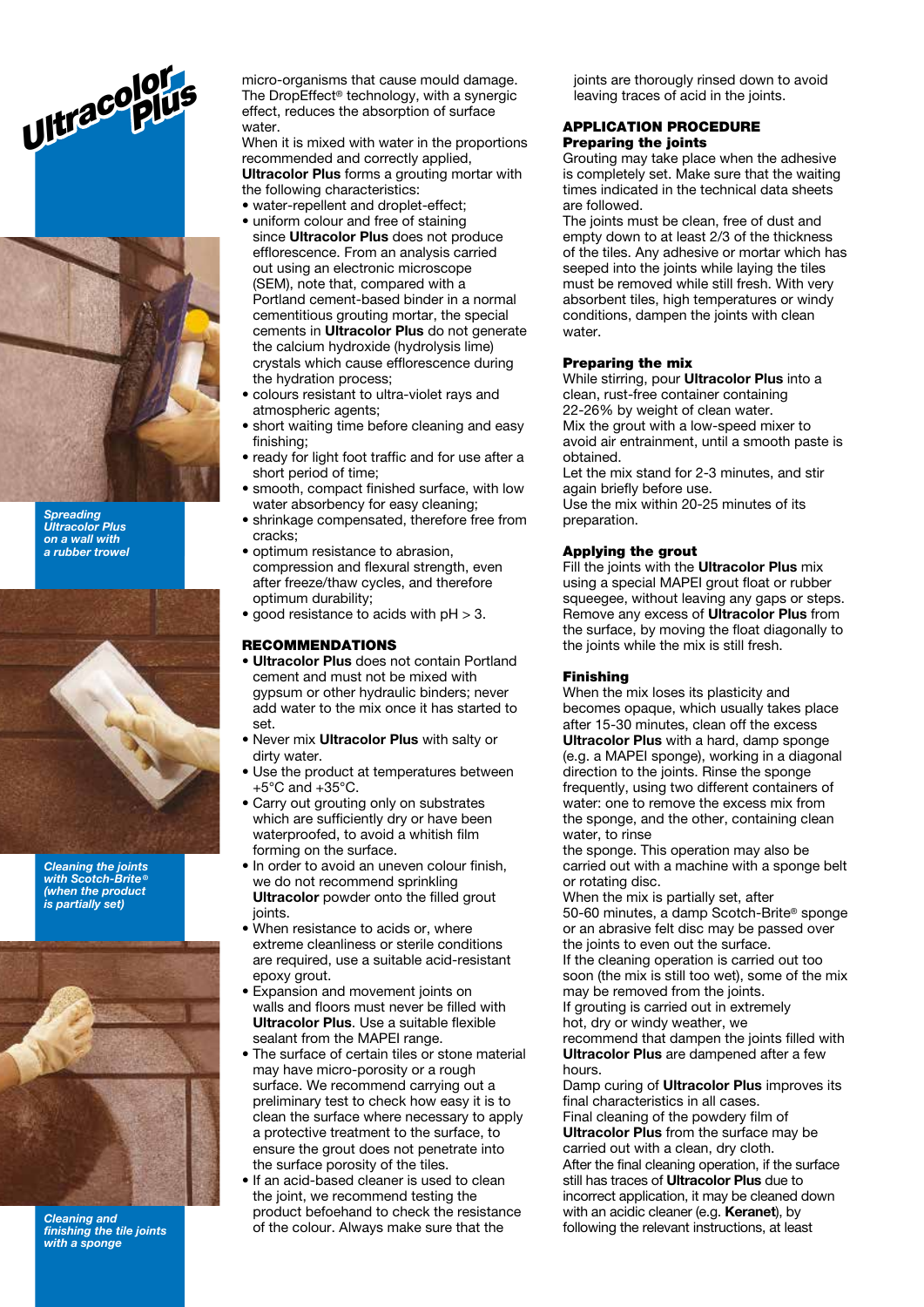# TECHNICAL DATA (typical values)

Conforms to standards: – European EN 13888 such as CG2WA

– ISO 13007-3 such as CG2WAF

| <b>PRODUCT IDENTITY</b>                                                                                                                                                                                                                                                              |                                                                              |  |  |  |
|--------------------------------------------------------------------------------------------------------------------------------------------------------------------------------------------------------------------------------------------------------------------------------------|------------------------------------------------------------------------------|--|--|--|
| <b>Consistency:</b>                                                                                                                                                                                                                                                                  | fine powder                                                                  |  |  |  |
| Colour:                                                                                                                                                                                                                                                                              | 34 colours from the MAPEI range                                              |  |  |  |
| Bulk density (kg/m <sup>3</sup> ):                                                                                                                                                                                                                                                   | 1,400                                                                        |  |  |  |
| Dry solids content (%):                                                                                                                                                                                                                                                              | 100                                                                          |  |  |  |
| <b>EMICODE:</b>                                                                                                                                                                                                                                                                      | EC1 Plus - very low emission                                                 |  |  |  |
| APPLICATION DATA (at +23°C - 50% R.H.)                                                                                                                                                                                                                                               |                                                                              |  |  |  |
| <b>Mixing ratio:</b>                                                                                                                                                                                                                                                                 | 100 parts Ultracolor Plus with 22-26 parts water,<br>dependent on the colour |  |  |  |
| <b>Consistency of the mix:</b>                                                                                                                                                                                                                                                       | fluid paste                                                                  |  |  |  |
| Density of mix (kg/m <sup>3</sup> ):                                                                                                                                                                                                                                                 | 1,980                                                                        |  |  |  |
| pH of mix:                                                                                                                                                                                                                                                                           | approx. 11                                                                   |  |  |  |
| Pot life of mix:                                                                                                                                                                                                                                                                     | 20-25 minutes                                                                |  |  |  |
| <b>Application temperature range:</b>                                                                                                                                                                                                                                                | from $+5^{\circ}$ C to $+35^{\circ}$ C                                       |  |  |  |
| <b>Grouting after installation:</b><br>- on walls bonded with normal adhesive:<br>- on walls bonded with fast-setting adhesive:<br>- on walls with mortar:<br>- on floors bonded with normal adhesive:<br>- on floors bonded with fast-setting adhesive:<br>- on floors with mortar: | 4-8 hours<br>1-2 hours<br>$2-3$ days<br>24 hours<br>3-4 hours<br>7-10 days   |  |  |  |
| <b>Waiting time for finishing:</b>                                                                                                                                                                                                                                                   | 15-30 minutes                                                                |  |  |  |
| Set to light foot traffic:                                                                                                                                                                                                                                                           | approx. 3 hours                                                              |  |  |  |
| <b>Ready for use:</b>                                                                                                                                                                                                                                                                | 24 hours (48 hours for basins and swimming pools)                            |  |  |  |
| <b>FINAL PERFORMANCES</b>                                                                                                                                                                                                                                                            |                                                                              |  |  |  |
| Flexural strength after 28 days (N/mm <sup>2</sup> ) (EN 12808-3):                                                                                                                                                                                                                   | 9                                                                            |  |  |  |
| Compressive strength after 28 days (N/mm <sup>2</sup> )<br>(EN 12808-3):                                                                                                                                                                                                             | 35                                                                           |  |  |  |
| Flexural strength after freeze/thaw cycles (N/mm <sup>2</sup> )<br>(EN 12808-3):                                                                                                                                                                                                     | 9                                                                            |  |  |  |
| Compressive strength after freeze/thaw cycles (N/mm <sup>2</sup> )<br>(EN 12808-3):                                                                                                                                                                                                  | 35                                                                           |  |  |  |
| Abrasion resistance (EN 12808-2):                                                                                                                                                                                                                                                    | 700 (loss in mm <sup>3</sup> )                                               |  |  |  |
| Shrinkage (mm/m) (EN 12808-4):                                                                                                                                                                                                                                                       | 1.5                                                                          |  |  |  |
| Water absorption (g) (EN 12808-5) after 30 hours:                                                                                                                                                                                                                                    | 0.1                                                                          |  |  |  |
| Water absorption (g) (EN 12808-5) after 4 hours:                                                                                                                                                                                                                                     | 0.2                                                                          |  |  |  |
| <b>Resistance to solvents and oil:</b>                                                                                                                                                                                                                                               | excellent                                                                    |  |  |  |
| <b>Resistance to alkalis:</b>                                                                                                                                                                                                                                                        | excellent                                                                    |  |  |  |
| <b>Resistance to acids:</b>                                                                                                                                                                                                                                                          | good resistance to acids with $pH > 3$                                       |  |  |  |



Wall covering in porcelain tiles grouted with Ultracolor Plus

![](_page_2_Picture_7.jpeg)

Spreading Ultracolor Plus on wood-effect porcelain floor tiles with a rubber trowel

![](_page_2_Picture_9.jpeg)

Cleaning the joints with a Scotch-Brite pad (when the product is semi hardened)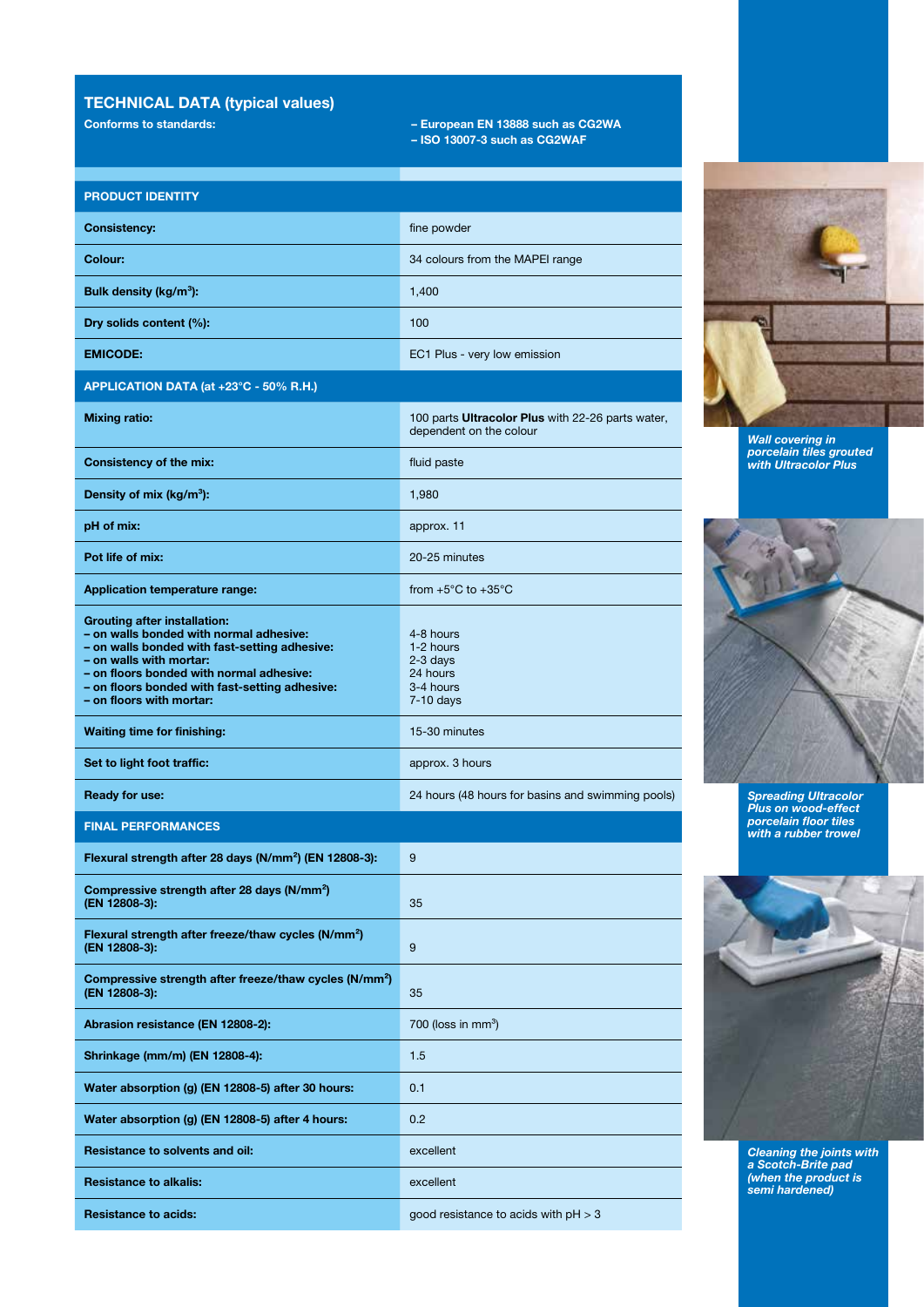![](_page_3_Picture_0.jpeg)

Hydration of a Portland cement-based binder in a traditional grouting mortar

![](_page_3_Picture_2.jpeg)

![](_page_3_Picture_3.jpeg)

24 hours after grouting the joints. Only use Keranet on surfaces which are resistant to acid, and never use it on marble or limestone material.

# SET TO LIGHT FOOT TRAFFIC

Floors are ready for light foot traffic after approx. 3 hours.

### READY FOR USE

Surfaces grouted with Ultracolor Plus may be put into service after 24 hours. Basins and swimming pools may be filled up 48 hours after grouting.

#### Cleaning

Tools and containers may be cleaned using plenty of water whilst Ultracolor Plus is still fresh.

### **CONSUMPTION**

#### The consumption of Ultracolor Plus

varies according to the size of the joints and the size and thickness of the tiles. The table illustrates a number of examples of the consumption in kg/m².

### PACKAGING

23 kg bags, and 4x5 kg or 8x2 kg alupack boxes dependent on the colour.

## COLOURS AVAILABLE

Ultracolor Plus is available in 34 colours of the MAPEI range (please refer to the colour samples).

## **STORAGE**

Ultracolor Plus may be stored for 12 months (for 23 kg bags) and 24 months (for 2 and 5 kg bags) in its original packaging in a dry place.

However, after a certain amount of time, the setting time may extend but without modifying the final characteristics of the product.

The product complies with the conditions of Annex XVII to Regulation (EC) N° 1907/2006 (REACH) - All. XVII, item 47.

#### SAFETY INSTRUCTIONS FOR PREPARATION AND APPLICATION Ultracolor Plus is not considered

hazardous according to current norms and guidelines regarding the classification of mixtures. The product contains special hydraulic binders which, in contact with perspiration or other bodily fluids, may produce a slightly irritating alkali reaction. During use, wear protective gloves and goggles and take the usual precautions for handling chemicals.

For further and complete information about the safe use of our product please refer to the latest version of our Material Safety Data Sheet.

PRODUCT FOR PROFESSIONAL USE.

### WARNING

Although the technical details and recommendations contained in this

![](_page_3_Picture_28.jpeg)

Cleaning and finishing the joints with a hard cellulose sponge

![](_page_3_Picture_30.jpeg)

Spreading Ultracolor Plus on marble-effect porcelain floor tiles with a rubber trowel

![](_page_3_Picture_32.jpeg)

Cleaning and finishing the joints with a hard cellulose sponge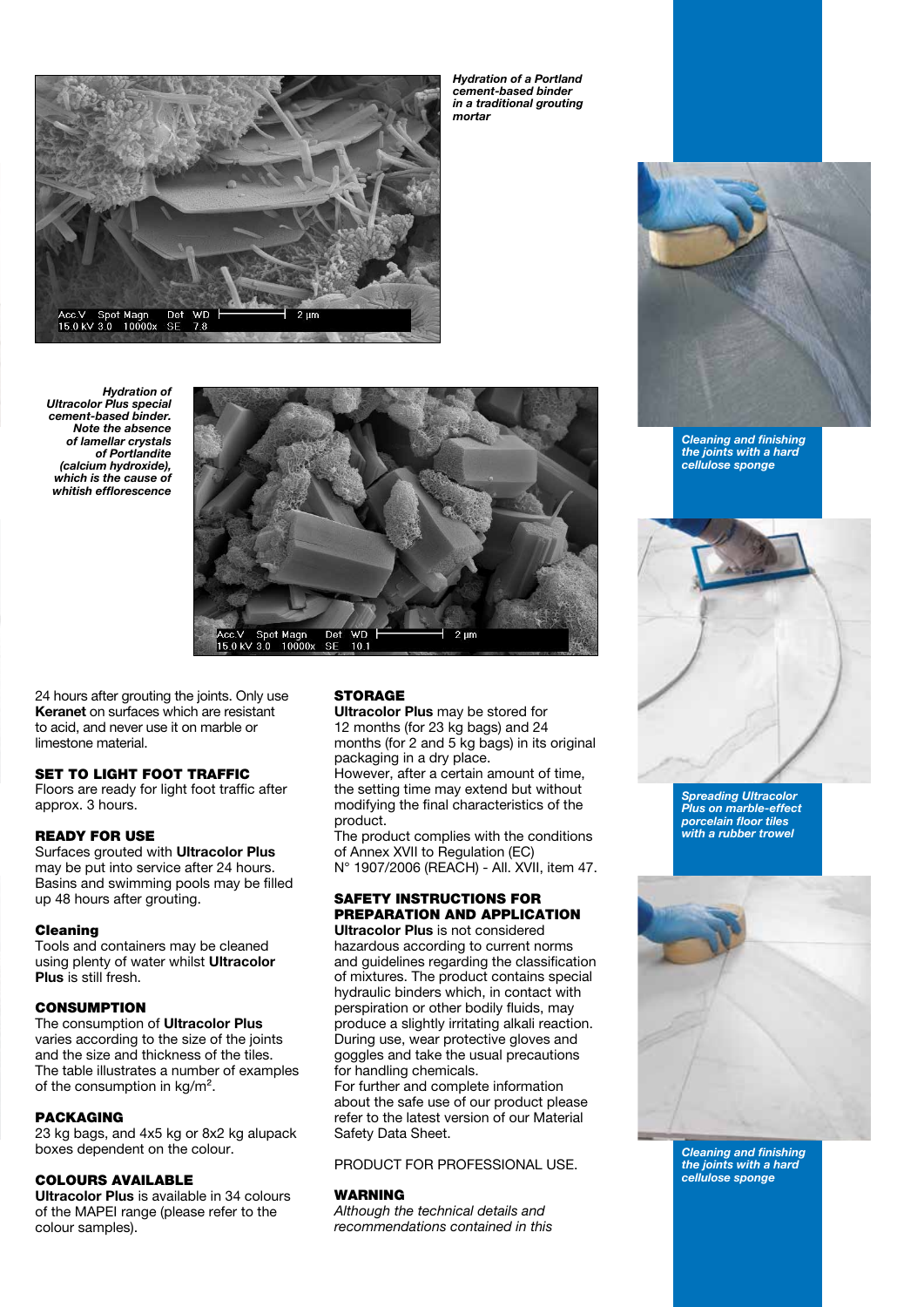# CONSUMPTION TABLE ACCORDING TO THE SIZE OF THE TILES AND WIDTH OF THE JOINTS (kg/m²)

| Size of the tile<br>(mm) | Width of the joint (mm) |     |     |     |     |  |
|--------------------------|-------------------------|-----|-----|-----|-----|--|
|                          | $\overline{\mathbf{c}}$ | 3   | 5   | 8   | 10  |  |
| 75x150x6                 | 0.4                     | 0.6 | 1.0 | 1.5 | 1.9 |  |
| 100x100x7                | 0.4                     | 0.7 | 1.1 | 1.8 | 2.2 |  |
| 100x100x9                | 0.6                     | 0.9 | 1.4 | 2.3 | 2.9 |  |
| 150x150x6                | 0.3                     | 0.4 | 0.6 | 1.0 | 1.3 |  |
| 200x200x7                | 0.2                     | 0.3 | 0.6 | 0.9 | 1.1 |  |
| 200x200x9                | 0.3                     | 0.4 | 0.7 | 1.2 | 1.4 |  |
| 300x300x10               | 0.2                     | 0.3 | 0.5 | 0.9 | 1.1 |  |
| 300x300x20               | 0.4                     | 0.6 | 1.1 | 1.7 | 2.1 |  |
| 300x600x10               | 0.2                     | 0.2 | 0.4 | 0.6 | 0.8 |  |
| 400x400x10               | 0.2                     | 0.2 | 0.4 | 0.6 | 0.8 |  |
| 500x500x10               | 0.1                     | 0.2 | 0.3 | 0.5 | 0.6 |  |
| 600x600x10               | 0.1                     | 0.2 | 0.3 | 0.4 | 0.5 |  |
| 750x750x10               | 0.1                     | 0.1 | 0.2 | 0.3 | 0.4 |  |
| 100x600x9                | 0.3                     | 0.5 | 0.8 | 1.3 | 1.7 |  |
| 150x600x9                | 0.2                     | 0.4 | 0.6 | 1.0 | 1.2 |  |
| 150x900x9                | 0.2                     | 0.3 | 0.6 | 0.9 | 1.1 |  |
| 150x1200x10              | 0.2                     | 0.4 | 0.6 | 1.0 | 1.2 |  |
| 225x450x9                | 0.2                     | 0.3 | 0.5 | 0.8 | 1.0 |  |
| 225x900x9                | 0.2                     | 0.2 | 0.4 | 0.6 | 0.8 |  |
| 250x900x9                | 0.1                     | 0.2 | 0.4 | 0.6 | 0.7 |  |
| 250x1200x10              | 0.2                     | 0.2 | 0.4 | 0.6 | 0.8 |  |
| 600x600x5                | 0.1                     | 0.1 | 0.1 | 0.2 | 0.3 |  |
| 600x600x3                |                         |     | 0.1 | 0.1 | 0.2 |  |
| 1000x500x5               |                         | 0.1 | 0.1 | 0.2 | 0.2 |  |
| 1000x500x3               |                         |     | 0.1 | 0.1 | 0.1 |  |
| 1000x1000x5              |                         |     | 0.1 | 0.1 | 0.2 |  |
| 1000x1000x3              |                         |     |     | 0.1 | 0.1 |  |
| 3000x1000x5              |                         |     | 0.1 | 0.1 | 0.1 |  |
| 3000x1000x3              |                         |     |     | 0.1 | 0.1 |  |

![](_page_4_Picture_2.jpeg)

Wood-effect porcelain floor tiles grouted with Ultracolor Plus

![](_page_4_Picture_4.jpeg)

Example of a glass mosaic-chip coating grouted with Ultracolor Plus in a shower cubicle

## FORMULA TO CALCULATE CONSUMPTION:  $A = length of tile (in mm)$

$$
\frac{(A + B)}{(A \times B)} \times C \times D \times 1.6 = \frac{kg}{m^2}
$$

- **= width of tile (in mm)**
- $C =$  thickness of tile (in mm)  $D =$  width of joint (in mm)
- 

To calculate consumption rates for tiles with different sizes and joints with different widths to those used in the table for reference purposes please refer to the "Product Calculator" available on our website at www.mapei.com

![](_page_4_Figure_13.jpeg)

N.B.: Due to the printing processes involved, the colours should be taken as merely indicative of the shades of the actual product